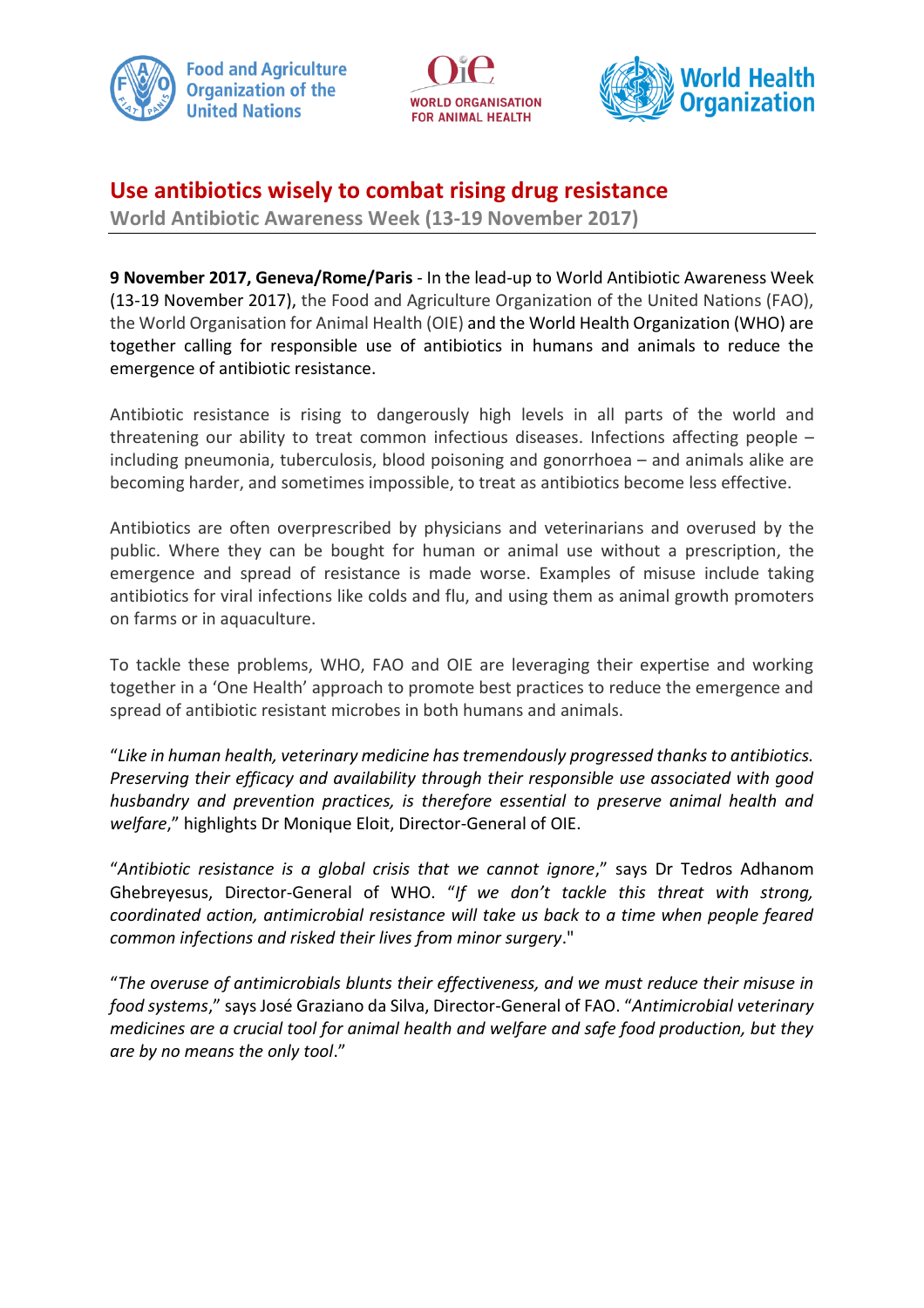





### **Launch event**

Ahead of World Antibiotic Awareness Week 2017, media are invited to a discussion on progress and priorities for combatting antimicrobial resistance:

### **9:00 – 10:00, Friday 10 November 2017**

World Health Organization, Executive Boardroom 20 avenue Appia, Geneva, Switzerland

### **Speakers:**

#### **Dr Matthew Stone**

Deputy Director General, International Standards and Science, World Organization for Animal Health (OIE)

**Dr Marc Sprenger** Director, Antimicrobial Resistance Secretariat, World Health Organization (WHO)

## **Dr Hendrick Jan Ormel**

Senior Veterinary Policy Advisor, Food and Agriculture Organization (FAO)

### **To access the event via WebEx:**

[https://who-meeting.webex.com/who](https://who-meeting.webex.com/who-meeting/j.php?MTID=m084344c14bbd667d8dd7a415a399cdc6)[meeting/j.php?MTID=m084344c14bbd667d8dd7a415a399cdc6](https://who-meeting.webex.com/who-meeting/j.php?MTID=m084344c14bbd667d8dd7a415a399cdc6) [849355392@who-meeting.webex.com](mailto:849355392@who-meeting.webex.com)

Journalists wishing to attend the event should contact Sarah Cumberland at WHO.

#### **About the week**

During World Antibiotic Awareness week, WHO, FAO and OIE will reach out to the general public, health professionals, governments, farmers, veterinarians, the food and feed industry and others via a social media campaign using infographics, quizzes, and success stories to raise awareness of the need to act on antibiotic resistance and what kinds of steps we can take.

The main message this year stresses the importance of getting guidance from a qualified healthcare or veterinary professional before using antibiotics to reduce overuse and ensure that illnesses get the most appropriate treatment.

## **Learn more, get involved**

Trello board with all materials: [https://trello.com/b/tBoXeVae/world-antibiotic-awareness](https://trello.com/b/tBoXeVae/world-antibiotic-awareness-week-2017-fao-oie-who)[week-2017-fao-oie-who](https://trello.com/b/tBoXeVae/world-antibiotic-awareness-week-2017-fao-oie-who) **OIE** : [www.oie.int/antimicrobial-resistance](http://www.oie.int/antimicrobial-resistance) **FAO**[: http://www.fao.org/antimicrobial-resistance/en/](http://www.fao.org/antimicrobial-resistance/en/) **WHO**: <http://www.who.int/campaigns/world-antibiotic-awareness-week/en/> #AMR #antibioticresistance #StopSuperBugs